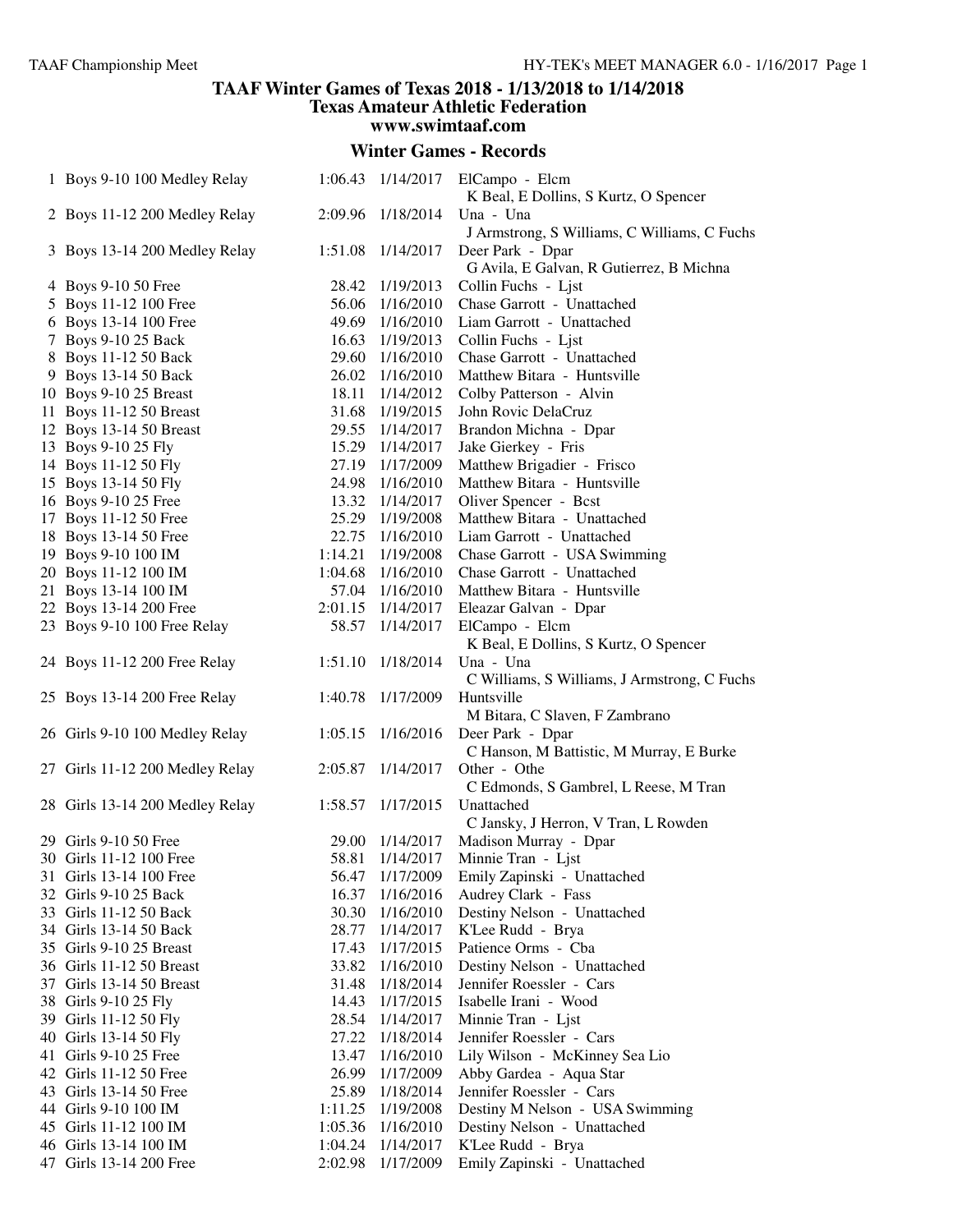| 48 Girls 9-10 100 Free Relay    |         | 58.20 1/14/2017 | Other - Othe                                                 |
|---------------------------------|---------|-----------------|--------------------------------------------------------------|
| 49 Girls 11-12 200 Free Relay   | 1:53.45 | 1/14/2017       | L Backus, E Garritson, N Maskey, A Tran                      |
|                                 |         |                 | Lake Jackson - Ljst<br>C Edmonds, S Gambrel, L Reese, M Tran |
| 50 Girls 13-14 200 Free Relay   | 1:47.36 | 1/17/2015       | Unattached                                                   |
|                                 |         |                 | V Tran, L Rowden, C Jansky, J Herron                         |
| 51 Girls 8&U 100 Medley Relay   | 1:15.99 | 1/16/2010       | El Campo                                                     |
|                                 |         |                 | L Rowden, C McComb, M Rowden, C Jansky                       |
| 52 Boys 8&U 100 Medley Relay    | 1:18.68 | 1/19/2014       | Elcmp - Elcmp                                                |
|                                 |         |                 | K Beal, L Bures, C Williams, E Dollins                       |
| 53 Women 15-17 200 Medley Relay | 2:02.92 | 1/17/2016       | Una - Una                                                    |
|                                 |         |                 | R Gambrel, K Hall, M Hall, E Wheeler                         |
| 54 Men 15-17 200 Medley Relay   | 1:49.75 | 1/14/2012       | Lake Jackson                                                 |
|                                 |         |                 | A Seymour, J Gonzales, D Bradshaw, L Sheffield               |
| 55 Women 18&O 200 Medley Relay  | 2:15.08 | 1/17/2016       | Plano - Plan                                                 |
|                                 |         |                 | C Mott, N McCrary, K Etienne, J Princehouse                  |
| 56 Men 18&O 200 Medley Relay    | 1:47.23 | 1/19/2014       | Unattached - Unat                                            |
|                                 |         |                 | S Wood, L Howard, C Howard, J Sephton                        |
| 57 Girls 8&U 50 Free            | 34.84   | 1/18/2015       | Madison Murray - Dpar                                        |
| 58 Boys 8&U 50 Free             | 32.57   | 1/16/2010       | David Johnston - Frisco                                      |
| 59 Women 15-17 100 Free         | 56.13   | 1/19/2014       | Kaylee Brawner - Seals                                       |
| 60 Men 15-17 100 Free           | 48.84   | 1/19/2013       | Chad Brandon - Frisco                                        |
| 61 Women 18-24 100 Free         | 56.61   | 1/14/2012       | Blythe Nava - Una                                            |
| 61 Women 25-29 100 Free         | 55.60   | 1/17/2016       | Carleigh Kutac - West                                        |
| 61 Women 30-34 100 Free         | 1:08.86 | 1/19/2013       | Carrie Bransford - Ridglea                                   |
| 61 Women 35-39 100 Free         | 1:05.01 | 1/17/2011       | Louise Keetley - McKinney Sea Lio                            |
| 61 Women 40-44 100 Free         | 1:13.37 | 1/17/2016       | Kimberly Lawler - Wfor                                       |
| 61 Women 45-49 100 Free         | 1:13.95 | 1/19/2013       | Kelli Busby - Unattached                                     |
| 61 Women 50-54 100 Free         | 1:13.34 | 1/17/2016       | Kelli Busby - Lwvi                                           |
| 61 Women 55-59 100 Free         | 1:22.00 | 1/17/2016       | Bettina Tatum - Othe                                         |
| 61 Women 60-64 100 Free         | 1:26.43 | 1/17/2011       | Barbara Riedl - Unattached                                   |
| 61 Women 65-69 100 Free         | 1:24.73 | 1/14/2012       | Barbara Riedl - Una                                          |
| 61 Women 70-74 100 Free         | 1:31.13 | 1/15/2017       | Barbara Riedl - Den                                          |
| 62 Men 18-24 100 Free           | 52.46   | 1/18/2015       | Michael Montez - Sbel                                        |
| 62 Men 25-29 100 Free           | 52.76   | 1/19/2014       | Vi Nguyen - Copel                                            |
| 62 Men 35-39 100 Free           | 58.52   | 1/18/2015       | Jason Bassett - FM Blue Fins                                 |
| 62 Men 40-44 100 Free           | 1:00.25 | 1/17/2016       | Billy Gulledge - Fass                                        |
| 62 Men 45-49 100 Free           | 1:00.25 | 1/19/2013       | Michael Doyle - Piranhas                                     |
| 62 Men 50-54 100 Free           | 50.04   | 1/14/2012       | Steve Wood - Una                                             |
| 62 Men 55-59 100 Free           | 1:08.48 | 1/15/2017       | Michael Taylor - Unat                                        |
| 62 Men 60-64 100 Free           | 1:06.52 | 1/17/2016       | Joe Greenwell - Rst                                          |
| 62 Men 70-74 100 Free           | 1:23.59 | 1/18/2015       | Ken Pipkin - Pira                                            |
| 62 Men 75-79 100 Free           | 1:34.77 | 1/19/2013       | Lawrence Mandell - Piranhas                                  |
| 62 Men 80-84 100 Free           | 1:39.88 | 1/15/2017       | Lawrence Mandell - Una                                       |
| 63 Girls 6&U 25 Back            | 21.87   | 1/15/2017       | Jules Stoecker - Fris                                        |
| 64 Boys 6&U 25 Back             | 21.84   | 1/17/2016       | Gavin Ip - Plan                                              |
| 65 Girls 8&U 25 Back            | 18.27   | 1/14/2006       | Mallori Allen - Fst-                                         |
| 66 Boys 8&U 25 Back             | 18.48   | 1/14/2006       | Chase Garrott - Fst                                          |
| 67 Women 15-17 50 Back          | 29.05   | 1/17/2016       | Meili Hall - Othe                                            |
| 68 Men 15-17 50 Back            | 26.47   | 1/17/2016       | Riley Manuel - Dpar                                          |
| 69 Women 18-24 50 Back          | 30.05   | 1/15/2017       | Kaylee Brawner - Grnb                                        |
| 69 Women 25-29 50 Back          | 29.25   | 1/17/2016       | Carleigh Kutac - West                                        |
| 69 Women 30-34 50 Back          | 34.88   | 1/17/2011       | Kristin Hogan - Unattached                                   |
| 69 Women 35-39 50 Back          | 40.30   | 1/19/2013       | Summer Lawrence - Unattached                                 |
| 69 Women 40-44 50 Back          | 40.87   | 1/17/2016       | Kimberly Lawler - Wfor                                       |
| 69 Women 45-49 50 Back          | 43.43   | 1/15/2017       | Christi Clinger - Fris                                       |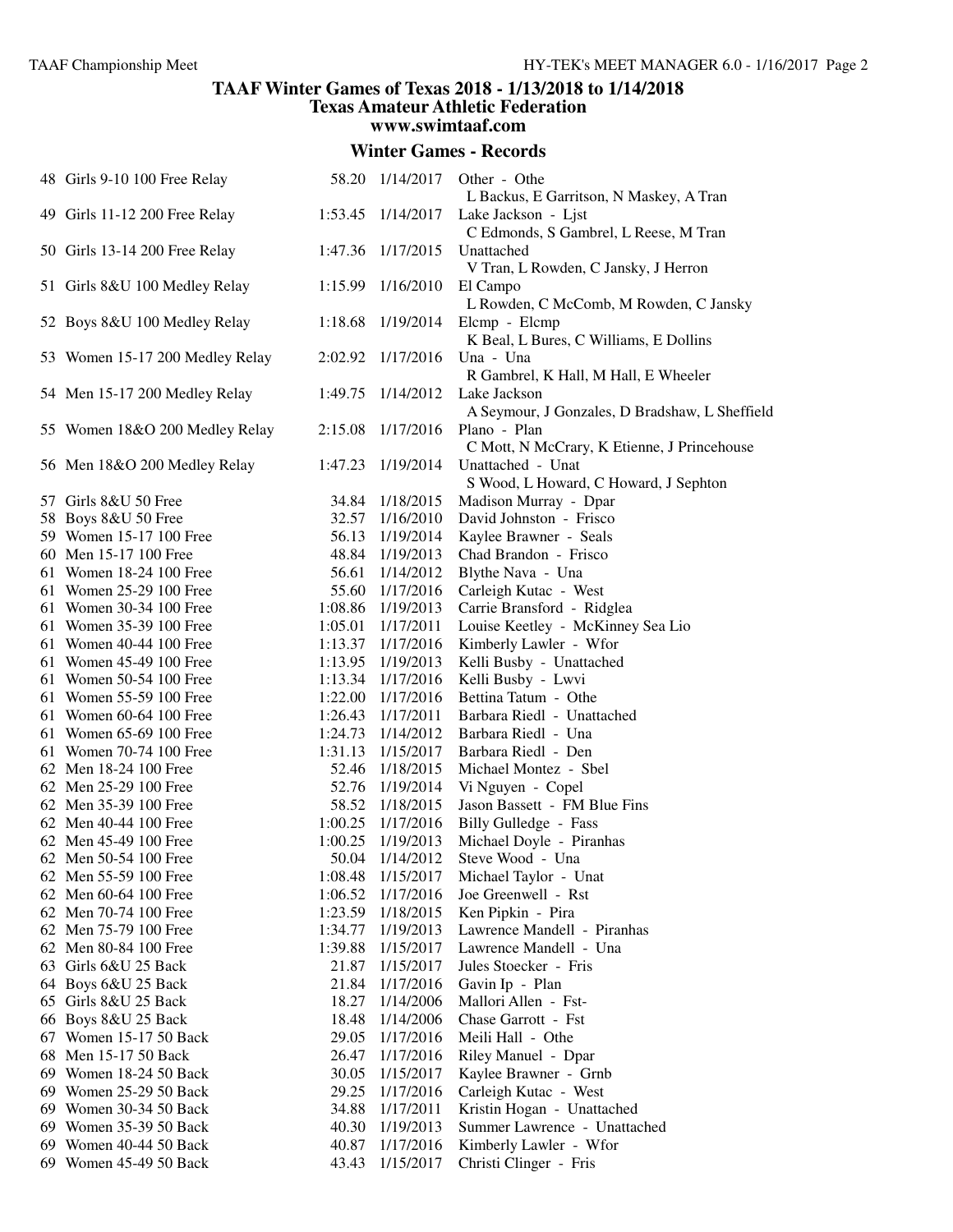| 69 Women 50-54 50 Back                           | 38.15          | 1/18/2015              | Jill Kurtz - Una                                   |
|--------------------------------------------------|----------------|------------------------|----------------------------------------------------|
| 69 Women 55-59 50 Back                           |                | 48.12 1/15/2017        | Bettina Tatum - Othe                               |
| 69 Women 60-64 50 Back                           |                | 1:16.38 1/15/2017      | Gwen Princehouse - Plan                            |
| 69 Women 65-69 50 Back                           |                | 45.90 1/17/2011        | Ida Hlavacek - Virginia Masters                    |
| 69 Women 70-74 50 Back                           | 45.70          | 1/19/2013              | Ida Hlavacek - Keller                              |
| 70 Men 18-24 50 Back                             | 26.79          | 1/15/2017              | Aaren Perez - Alic                                 |
| 70 Men 25-29 50 Back                             | 28.62          | 1/19/2014              | Landon Howard - Sbelt                              |
| 70 Men 35-39 50 Back                             |                | 32.33 1/14/2012        | Bryan Hohne - Una                                  |
| 70 Men 40-44 50 Back                             |                | 33.25 1/17/2016        | Billy Gulledge - Fass                              |
| 70 Men 45-49 50 Back                             | 36.03          | 1/17/2011              | Mike Seavey - Wave                                 |
| 70 Men 50-54 50 Back                             | 25.88          | 1/14/2012              | Steve Wood - Una                                   |
| 70 Men 55-59 50 Back                             | 26.81          | 1/17/2016              | Steve Wood - Wfor                                  |
| 70 Men 60-64 50 Back                             | 36.31          | 1/17/2016              | Joe Greenwell - Rst                                |
| 70 Men 65-69 50 Back                             |                | 45.08 1/19/2013        | Sandy Thatcher - Frisco                            |
| 70 Men 70-74 50 Back                             |                | 45.32 1/18/2015        | Sanford Thatcher - Fass                            |
| 70 Men 75-79 50 Back                             |                | 51.84 1/18/2015        | Lawrence Mandell - Pira                            |
| 71 Mixed 15-17 200 Medley Relay                  |                | 2:01.53 1/15/2017      | Angleton - Angl                                    |
|                                                  |                |                        | J Boudreaux, B Calhoun, V Tran, S Williams         |
| 72 Mixed 18&O 200 Medley Relay                   | 1:59.78        | 1/17/2016              | Westbury - West                                    |
|                                                  |                |                        | V Jones, F Blanco, M Kuhner, C Kutac               |
| 73 Girls 8&U 25 Breast                           | 20.66          | 1/16/2010              | Cailyn McComb - El Campo                           |
| 74 Boys 8&U 25 Breast                            |                | 20.18 1/17/2009        | Austin Chambers - Aquaducks                        |
| 75 Women 15-17 50 Breast                         |                | 31.00 1/18/2015        | Jennifer Roessler - Cars                           |
| 76 Men 15-17 50 Breast                           | 27.41          | 1/19/2013              | Chad Brandon - Frisco                              |
| 77 Women 18-24 50 Breast                         |                | 34.50 1/15/2017        | Kaylee Brawner - Grnb                              |
| 77 Women 25-29 50 Breast                         |                | 33.53 1/18/2015        | Leslie Wyatt - Pira                                |
| 77 Women 30-34 50 Breast                         | 38.57          | 1/19/2014              | Kristin Payne - FM Blue Fins                       |
| 77 Women 35-39 50 Breast                         | 40.41          | 1/19/2013              | Summer Lawrence - Unattached                       |
| 77 Women 40-44 50 Breast                         | 40.41          | 1/18/2015              |                                                    |
| 77 Women 45-49 50 Breast                         |                |                        | Amy Weltman - Barr                                 |
| 77 Women 50-54 50 Breast                         | 41.90          | 1/15/2017              | Christi Clinger - Fris<br>Kelli Busby - Lwvi       |
| 77 Women 55-59 50 Breast                         | 43.50<br>55.94 | 1/17/2016<br>1/19/2014 | Sheri Robson - Athen                               |
| 77 Women 60-64 50 Breast                         |                | 1:42.68 1/15/2017      | Gwen Princehouse - Plan                            |
| 77 Women 70-74 50 Breast                         |                | 1:03.80 1/17/2016      | Ida Hlavacek - Kbar                                |
| 78 Men 18-24 50 Breast                           |                | 30.33 1/19/2014        | Carson Howard - Sbelt                              |
|                                                  |                |                        | Landon Howard - Sbel                               |
| 78 Men 25-29 50 Breast                           |                | 32.06 1/18/2015        |                                                    |
| 78 Men 30-34 50 Breast                           |                | 46.06 1/19/2013        | Tye Castle - Granbury Seals                        |
| 78 Men 35-39 50 Breast                           | 31.38<br>33.70 | 1/19/2013<br>1/19/2013 | James Sephton - Unattached                         |
| 78 Men 40-44 50 Breast<br>78 Men 45-49 50 Breast |                | 32.70 1/19/2014        | Russell Brown - Granbury Seals                     |
| 78 Men 50-54 50 Breast                           | 29.79          | 1/18/2015              | Richard Hutchinson - Byran<br>Steve Wood - Wfor    |
| 78 Men 55-59 50 Breast                           | 37.06          |                        |                                                    |
| 78 Men 60-64 50 Breast                           |                | 1/14/2012              | Stephen McLinden - Una                             |
|                                                  | 38.40          | 1/15/2017              | Stephen Mclinden - Othe                            |
| 78 Men 65-69 50 Breast<br>78 Men 70-74 50 Breast | 48.28          | 1/19/2013              | Sandy Thatcher - Frisco<br>Sanford Thatcher - Fris |
|                                                  | 52.28          | 1/15/2017              |                                                    |
| 78 Men 75-79 50 Breast<br>79 Girls 8&U 25 Fly    | 1:07.08        | 1/17/2016              | Lawrence Mandell - Othe                            |
|                                                  | 17.31          | 1/19/2013              | Briana Cardenas - Unattached                       |
| 80 Boys 8&U 25 Fly                               |                | 16.59 1/16/2010        | David Johnston - Frisco                            |
| 81 Women 15-17 50 Fly                            | 27.33          | 1/18/2015              | Jennifer Roessler - Cars                           |
| 82 Men 15-17 50 Fly                              | 24.81          | 1/19/2013              | Logan Sheffield - Ljst                             |
| 83 Women 18-24 50 Fly                            | 27.81          | 1/15/2017              | Kaylee Brawner - Grnb                              |
| 83 Women 25-29 50 Fly                            | 28.85          | 1/18/2015              | Leslie Wyatt - Pira                                |
| 83 Women 30-34 50 Fly                            | 31.20          | 1/18/2015              | Kristin Payne - Othe                               |
| 83 Women 35-39 50 Fly                            | 32.15          | 1/17/2011              | Louise Keetley - McKinney Sea Lio                  |
| 83 Women 40-44 50 Fly                            | 32.34          | 1/14/2012              | Maggie Ferris - Sthlk Stingrays                    |
| 83 Women 45-49 50 Fly                            | 39.42          | 1/19/2014              | Kelli Busby - Unat                                 |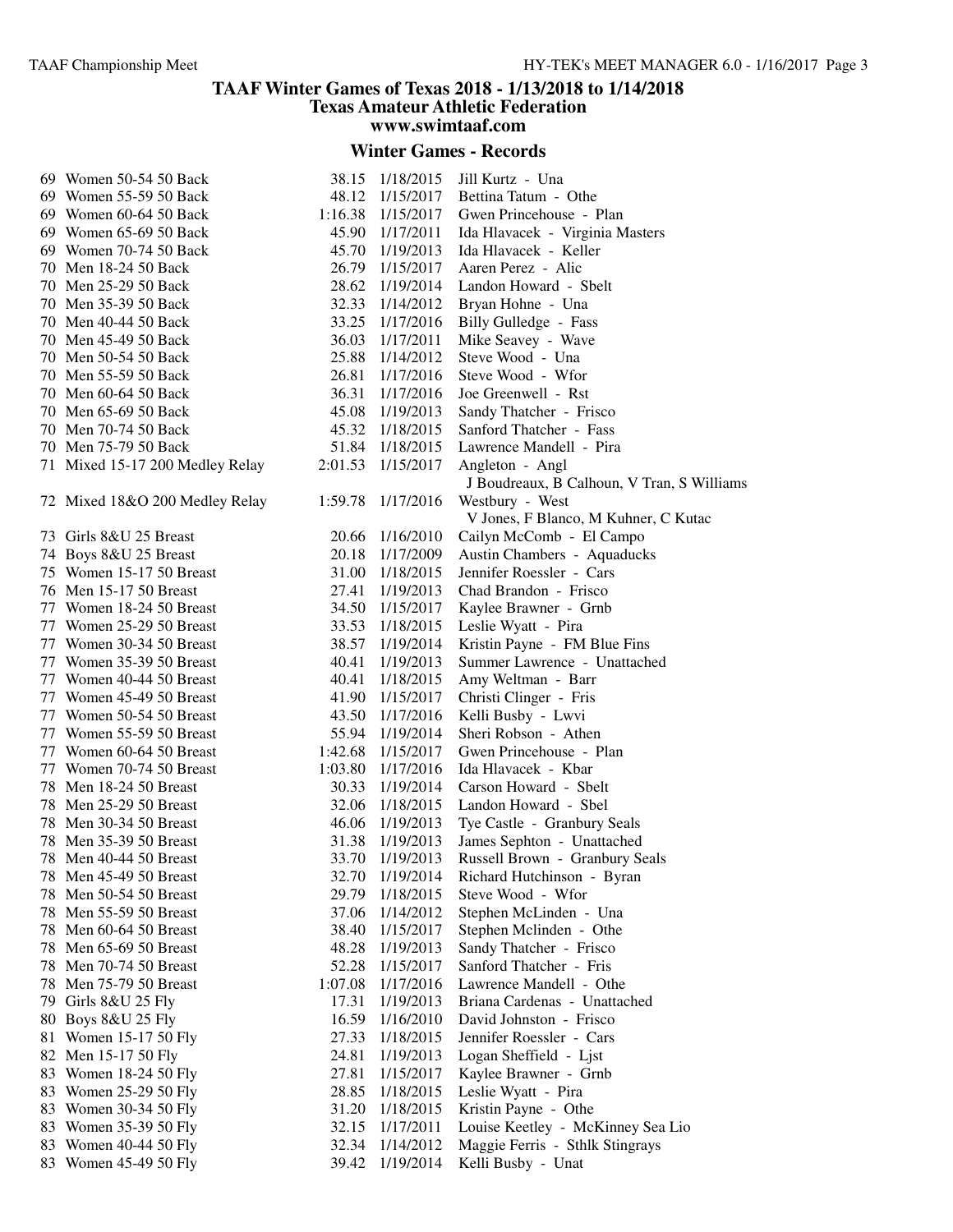| 83<br>83<br>83<br>83<br>84 | Women 50-54 50 Fly<br>Women 60-64 50 Fly<br>Women 65-69 50 Fly<br>Women 70-74 50 Fly<br>Men 18-24 50 Fly |   |
|----------------------------|----------------------------------------------------------------------------------------------------------|---|
| 84                         | Men 25-29 50 Fly                                                                                         |   |
| 84                         | Men 30-34 50 Fly                                                                                         |   |
| 84                         | Men 35-39 50 Fly                                                                                         |   |
| 84                         | Men 40-44 50 Fly                                                                                         |   |
| 84                         | Men 45-49 50 Fly                                                                                         |   |
| 84                         | Men 50-54 50 Fly                                                                                         |   |
| 84                         | Men 55-59 50 Fly                                                                                         |   |
| 84                         | Men 60-64 50 Fly                                                                                         |   |
| 84                         | Men 65-69 50 Fly                                                                                         |   |
| 84                         | Men 70-74 50 Fly                                                                                         |   |
| 84                         | Men 75-79 50 Fly                                                                                         | 1 |
| 85                         | Mixed 15-17 100 Free Relay                                                                               |   |
|                            | 86 Mixed 18&O 100 Free Relay                                                                             |   |
| 87                         | Girls 6&U 25 Free                                                                                        |   |
| 88                         | Boys 6&U 25 Free                                                                                         |   |
| 89                         | Girls 8&U 25 Free                                                                                        |   |
| 90                         | Boys 8&U 25 Free                                                                                         |   |
| 91                         | Women 15-17 50 Free                                                                                      |   |
| 92                         | Men 15-17 50 Free                                                                                        |   |
| 93                         | Women 18-24 50 Free                                                                                      |   |
| 93                         | Women 25-29 50 Free                                                                                      |   |
| 93                         | Women 30-34 50 Free                                                                                      |   |
| 93                         | Women 35-39 50 Free                                                                                      |   |
| 93                         | Women 40-44 50 Free                                                                                      |   |
| 93                         | Women 45-49 50 Free                                                                                      |   |
| 93                         | Women 50-54 50 Free                                                                                      |   |
| 93                         | Women 55-59 50 Free                                                                                      |   |
| 93                         | Women 60-64 50 Free                                                                                      |   |
| 93                         | Women 65-69 50 Free                                                                                      |   |
| 93                         | Women 70-74 50 Free                                                                                      |   |
| 94                         | Men 18-24 50 Free                                                                                        |   |
| 94                         | Men 25-29 50 Free                                                                                        |   |
| 94                         | Men 30-34 50 Free                                                                                        |   |
| 94<br>94                   | Men 35-39 50 Free                                                                                        |   |
| 94                         | Men 40-44 50 Free<br>Men 45-49 50 Free                                                                   |   |
| 94                         | Men 50-54 50 Free                                                                                        |   |
| 94                         | Men 55-59 50 Free                                                                                        |   |
| 94                         | Men 60-64 50 Free                                                                                        |   |
| 94                         | Men 70-74 50 Free                                                                                        |   |
| 94                         | Men 75-79 50 Free                                                                                        |   |
| 94                         | Men 80-84 50 Free                                                                                        |   |
| 95                         | Girls 8&U 100 IM                                                                                         | 1 |
| 96                         | Boys 8&U 100 IM                                                                                          | 1 |
| 97                         | Women 15-17 100 IM                                                                                       | 1 |
| 98                         | Men 15-17 100 IM                                                                                         |   |
| 99                         | Women 18-24 100 IM                                                                                       | 1 |
| 99                         | Women 25-29 100 IM                                                                                       | 1 |
| 99                         | Women 30-34 100 IM                                                                                       | 1 |
|                            |                                                                                                          |   |

| 83 Women 50-54 50 Fly         |         | 39.94 1/15/2017   | Kelli Busby - Lewi                         |
|-------------------------------|---------|-------------------|--------------------------------------------|
| 83 Women 60-64 50 Fly         | 32.80   | 1/18/2015         | Lynn Morrison - Pira                       |
| 83 Women 65-69 50 Fly         |         | 50.10 1/17/2011   | Ida Hlavacek - Virginia Masters            |
| 83 Women 70-74 50 Fly         | 49.32   | 1/19/2013         | Ida Hlavacek - Keller                      |
| 84 Men 18-24 50 Fly           |         | 24.78 1/17/2016   | Rafael Suarez - Den                        |
| 84 Men 25-29 50 Fly           |         | 26.89 1/15/2017   | Landon Howard - Sbel                       |
| 84 Men 30-34 50 Fly           |         | 40.55 1/19/2013   | Tye Castle - Granbury Seals                |
| 84 Men 35-39 50 Fly           |         | 29.79 1/15/2017   | Brandon Palmer - Vic                       |
| 84 Men 40-44 50 Fly           |         | 27.73 1/19/2013   | Russell Brown - Granbury Seals             |
| 84 Men 45-49 50 Fly           |         | 28.35 1/19/2013   | Michael Doyle - Piranhas                   |
| 84 Men 50-54 50 Fly           | 25.21   | 1/14/2012         | Steve Wood - Una                           |
|                               | 25.83   |                   | Steve Wood - Wfor                          |
| 84 Men 55-59 50 Fly           |         | 1/17/2016         |                                            |
| 84 Men 60-64 50 Fly           | 35.21   | 1/17/2016         | Joe Greenwell - Rst                        |
| 84 Men 65-69 50 Fly           | 51.01   | 1/17/2011         | Sanford Thatcher - Unattached              |
| 84 Men 70-74 50 Fly           |         | 50.42 1/18/2015   | Sanford Thatcher - Fass                    |
| 84 Men 75-79 50 Fly           |         | 1:00.81 1/18/2015 | Lawrence Mandell - Pira                    |
| 85 Mixed 15-17 100 Free Relay | 47.22   | 1/15/2017         | Unattached - Una                           |
|                               |         |                   | V Tran, S Williams, B Calhoun, J Boudreaux |
| 86 Mixed 18&O 100 Free Relay  |         | 49.23 1/15/2017   | Westbury - West                            |
|                               |         |                   | V Jones, M Kuhner, C Kutac, R Smith        |
| 87 Girls 6&U 25 Free          |         | 19.69 1/16/2011   | Whitney Dollins - Unattached               |
| 88 Boys 6&U 25 Free           |         | 17.46 1/19/2013   | Eli Dollins - Unattached                   |
| 89 Girls 8&U 25 Free          | 15.43   | 1/16/2010         | Cailyn McComb - El Campo                   |
| 90 Boys 8&U 25 Free           | 15.64   | 1/19/2013         | Matthew Walters - Granbury Seals           |
| 91 Women 15-17 50 Free        | 24.88   | 1/17/2016         | Kaylee Brawner - Grnb                      |
| 92 Men 15-17 50 Free          | 21.70   | 1/19/2013         | Chad Brandon - Frisco                      |
| 93 Women 18-24 50 Free        | 25.69   | 1/14/2012         | Blythe Nava - Una                          |
| 93 Women 25-29 50 Free        | 25.94   | 1/15/2017         | Carleigh Kutac - West                      |
| 93 Women 30-34 50 Free        |         | 28.86 1/18/2015   | Kristin Payne - Othe                       |
| 93 Women 35-39 50 Free        |         | 31.53 1/19/2013   | Summer Lawrence - Unattached               |
| 93 Women 40-44 50 Free        |         | 33.66 1/15/2017   | Michelle Miller - Port                     |
| 93 Women 45-49 50 Free        |         | 31.00 1/18/2015   | Maggie Ferris - Sthlk Stingrays            |
| 93 Women 50-54 50 Free        |         | 32.98 1/17/2016   | Leigh Ann Epperson - Othe                  |
| 93 Women 55-59 50 Free        | 36.22   | 1/17/2016         | Bettina Tatum - Othe                       |
| 93 Women 60-64 50 Free        | 28.51   | 1/18/2015         | Lynn Morrison - Pira                       |
| 93 Women 65-69 50 Free        | 37.15   | 1/19/2013         | Barbara Riedl - Denison                    |
| 93 Women 70-74 50 Free        | 40.86   | 1/15/2017         | Barbara Riedl - Den                        |
| 94 Men 18-24 50 Free          | 22.83   | 1/17/2016         | Rafael Suarez - Den                        |
| 94 Men 25-29 50 Free          |         | 23.96 1/15/2017   | Vi Nguyen - Cope                           |
| 94 Men 30-34 50 Free          | 25.57   | 1/17/2011         | Andy Greene - Wave                         |
| 94 Men 35-39 50 Free          | 24.05   | 1/18/2015         | Jason Bassett - FM Blue Fins               |
| 94 Men 40-44 50 Free          | 26.14   | 1/17/2011         | Brad Freels - Unattached                   |
| 94 Men 45-49 50 Free          | 27.69   | 1/17/2011         | Michael Doyle - Unattached                 |
| 94 Men 50-54 50 Free          | 23.14   |                   | Steve Wood - Unattached                    |
|                               |         | 1/19/2013         |                                            |
| 94 Men 55-59 50 Free          | 27.13   | 1/17/2011         | Gary Cates - Fast Ft, Worth                |
| 94 Men 60-64 50 Free          | 30.36   | 1/17/2016         | Joe Greenwell - Rst                        |
| 94 Men 70-74 50 Free          | 36.97   | 1/18/2015         | Ken Pipkin - Pira                          |
| 94 Men 75-79 50 Free          | 39.91   | 1/19/2013         | Lawrence Mandell - Piranhas                |
| 94 Men 80-84 50 Free          | 41.11   | 1/15/2017         | Lawrence Mandell - Una                     |
| 95 Girls 8&U 100 IM           | 1:29.23 | 1/18/2015         | Madison Murray - Dpar                      |
| 96 Boys 8&U 100 IM            | 1:23.85 | 1/16/2010         | David Johnston - Frisco                    |
| 97 Women 15-17 100 IM         | 1:04.37 | 1/19/2014         | Kaylee Brawner - Seals                     |
| 98 Men 15-17 100 IM           | 58.65   | 1/17/2016         | Aaren Perez - Alic                         |
| 99 Women 18-24 100 IM         | 1:12.15 | 1/16/2010         | Ling Yi Peng - Westbury                    |
| 99 Women 25-29 100 IM         |         | 1:06.12 1/17/2016 | Leslie Wyatt - A -un                       |
| 99 Women 30-34 100 IM         |         | 1:39.79 1/17/2016 | April Ng - Whal                            |